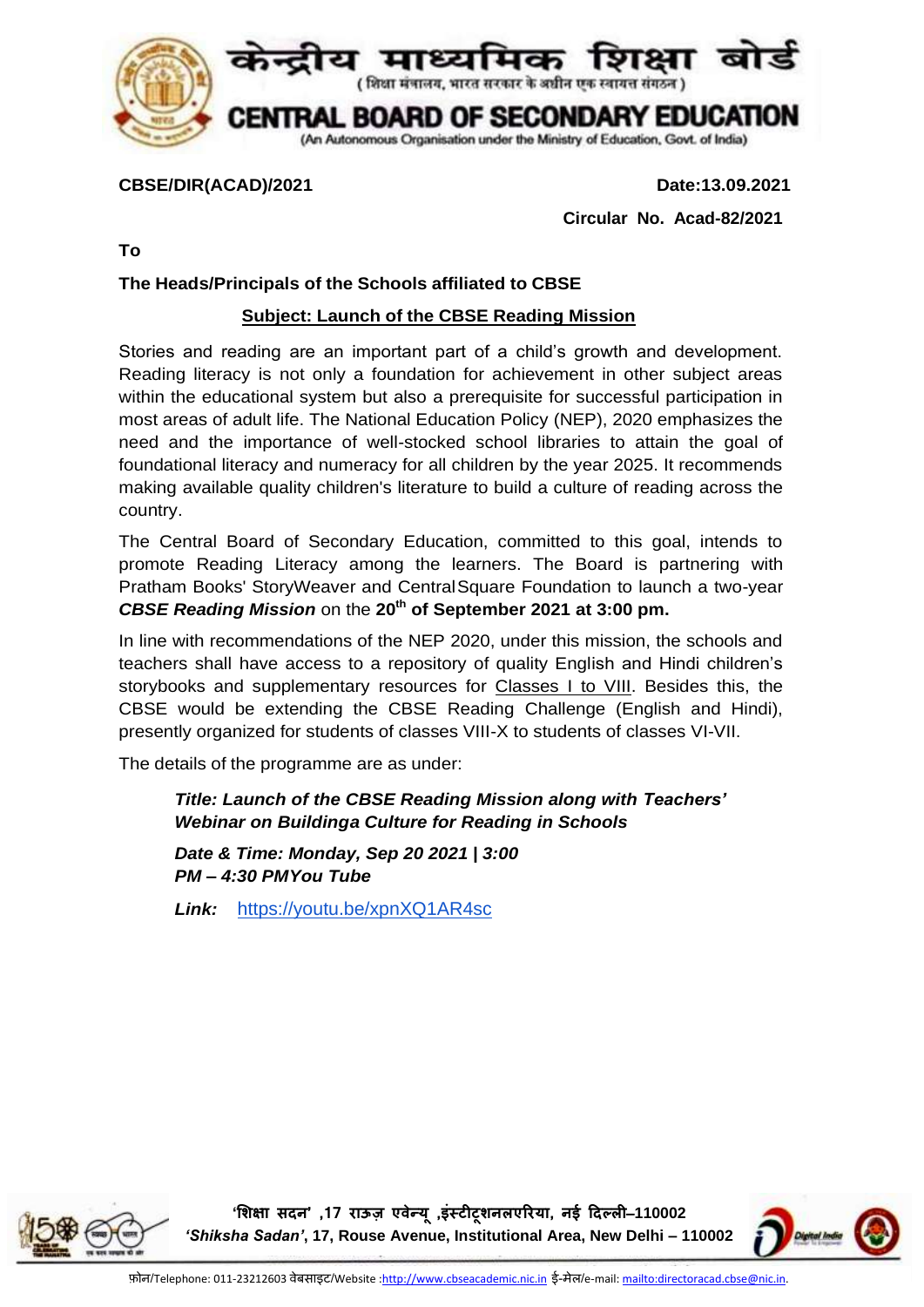

## **School Heads are requested to attend the programme and disseminate the above information amongst teachers to ensure maximum participation.**

The Reading Mission will help build a culture of reading and the wholesome development of students by enhancing their vocabulary, deriving connections between stories and their own lives, and exposing them to new ideas. We encourage all schools to participate actively and join CBSE in nurturing the next generation of readers and learners!

**For any further query, you may send an email to Cbse.reading.mission@cbseshiksha.in**

**Dr. Joseph Emmanuel Director (Academics)**

## **Copy to the respective Heads of Directorates, Organizations and Institutions as indicated belowwith a request to disseminate the information to all the schools under their jurisdiction:**

- 1. The Commissioner, Kendriya Vidyalaya Sangathan, 18 Institutional Area, Shaheed JeetSingh Marg, New Delhi-110016
- 2. The Commissioner, Navodaya Vidyalaya Samiti, B-15, Sector-62, Institutional Area,Noida201309
- 3. The Director of Education, Directorate of Education, Govt. of NCT of Delhi, Old Secretariat, Delhi-110 054
- 4. The Director of Public Instructions (Schools), Union Territory Secretariat, Sector 9,Chandigarh-160017
- 5. The Director of Education, Govt. of Sikkim, Gangtok, Sikkim –737101
- 6. The Director of School Education, Govt. of Arunachal Pradesh, Itanagar –791 111
- 7. The Director of Education, Govt. of A&N Islands, Port Blair 744101
- 8. The Director of Education, S.I.E., CBSE Cell, VIP Road, Junglee Ghat, P.O. 744103,A&N Island
- 9. The Director, Central Tibetan School Administration, ESSESS Plaza, Community Centre, Sector -3, Rohini, Delhi
- 10. The Additional Director General of Army Education, A –Wing, Sena Bhawan, DHQ,PO, New Delhi-110001
- 11. The Secretary AWES, Integrated Headquarters of MoD (Army), FDRC Building No.202,Shankar Vihar (Near APS), Delhi Cantt-110010
- 12. All Regional Directors/Regional Officers of CBSE with the request to send this circular toall the Heads of the affiliated schools of the Board in their respective Regions

**'शिक्षा सदन' ,71 राऊज़ एवेन्यू ,इंस्टीटूिनलएररया, नई ददल्ली**–**110002**  *'Shiksha Sadan'***, 17, Rouse Avenue, Institutional Area, New Delhi – 110002**